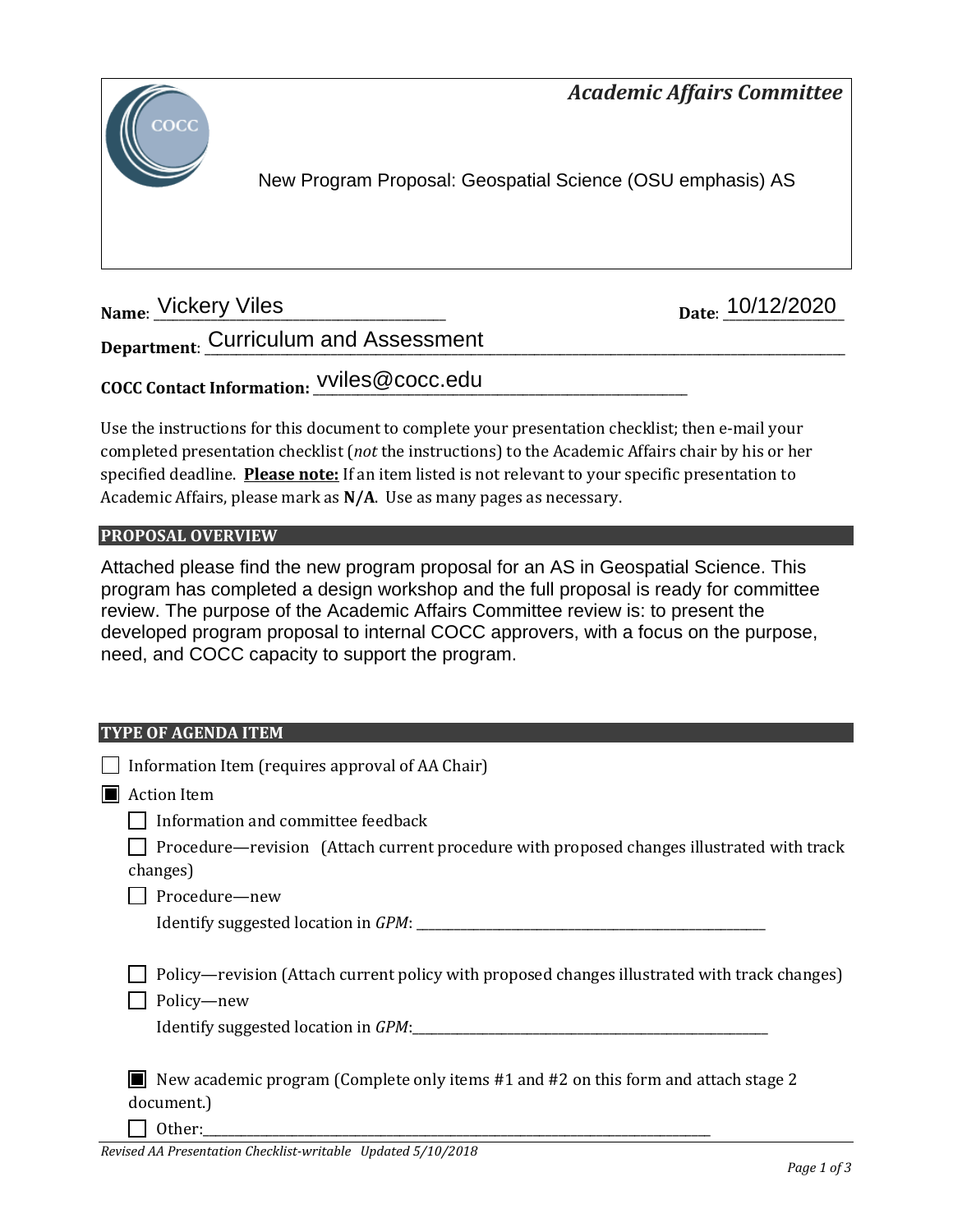#### **BUDGET**

See proposal; since this is a new application of existing courses with 1 new course, and serves a modest number of students, the budget impact is very,very, low.

## **INSTRUCTIONAL REQUIREMENTS**

See proposal; no changes to faculty qualifications, discipline structure, or department/department support.

## **OPERATIONAL NEEDS, CURRENT AND FUTURE**

See proposal; there are very few impacts to this program using mostly existing courses,

## **STUDENT IMPACT**

current faculty, within an existing discipline.<br>STUDENT IMPACT<br>See proposal; there is detailed need and alignment information.

## **ANTICIPATED IMPLEMENTATION TIMELINE**

Fall 2021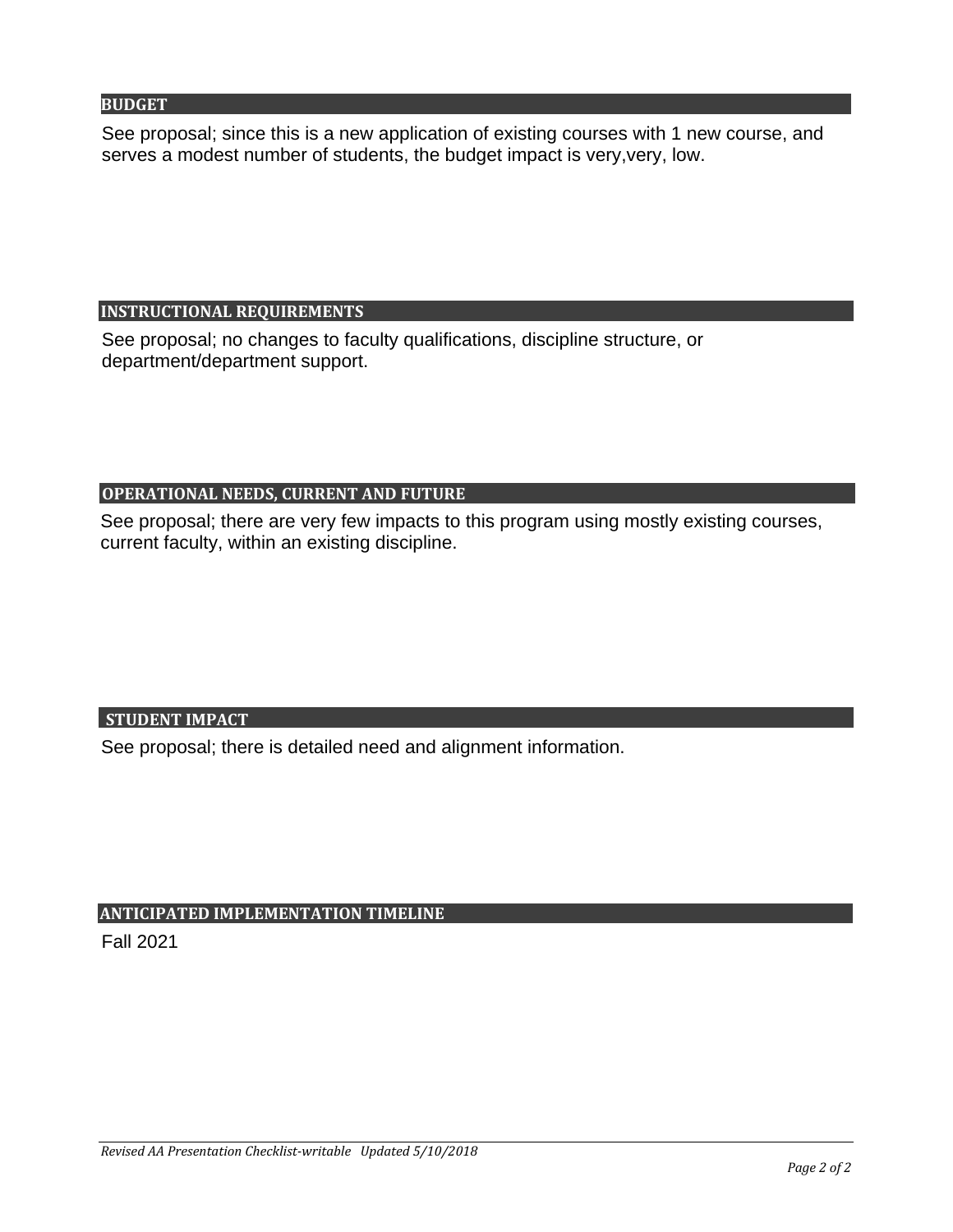# COCC NEW PROGRAM PROPOSAL: GEOSPATIAL SCIENCE (OSU EMPHASIS) ASSOCIATE OF SCIENCE

(Refer to Instructions for New Program Process)

Name of lead proposer: Patrick Kennelly

Date of Submission to Curriculum Office: September 23, 2020 (revised 10/2/20)

## NEW PROGRAM PROPOSAL APPROVAL

Each approver needs to enter their initials and the date, save, and forward to the next approver (and copy the Curriculum and Assessment Office).

#### Curriculum Office:

 $\boxtimes$  Form is complete and incorporates feedback from the concept worksheet.

 $\boxtimes$  Program proposal meets state and NWCCU requirements.

Notes from Curriculum Office:

Excellent collaboration with OSU for this AS program.

CO Approved by and Date forwarded to dean: VViles, forwarded on 10/2/2020

Dean:

 $\boxtimes$  Confirming the resource and impact descriptions are accurate.

 $\boxtimes$  Confirming the need description is accurate and the demand is sufficient.

 $\boxtimes$  Confirming the department and discipline have the capacity to development the program. Notes from the dean:

Dean approved by and date forwarded to VPI: Michael Fisher, forwarded on October 6, 2020

VPI:

 $\boxtimes$  Confirming COCC capacity and alignment of program to COCC mission and strategic direction. Notes from the VPI:

VPI Approved by and date forwarded to Academic Affairs: Betsy Julian, forwarded on 10/12/20

Academic Affairs (Chair):

☐ Confirming complete proposal meets COCC, state, and NWCCU standards.

 $\Box$  Confirming that COCC has the capacity to offer the program.

 $\Box$  Confirming that the evidence of need is substantial and aligns with the purpose of transfer or CTE programs.

Notes from AA Chair:

Academic Affairs approved by and date forwarded: Click here to enter name and date.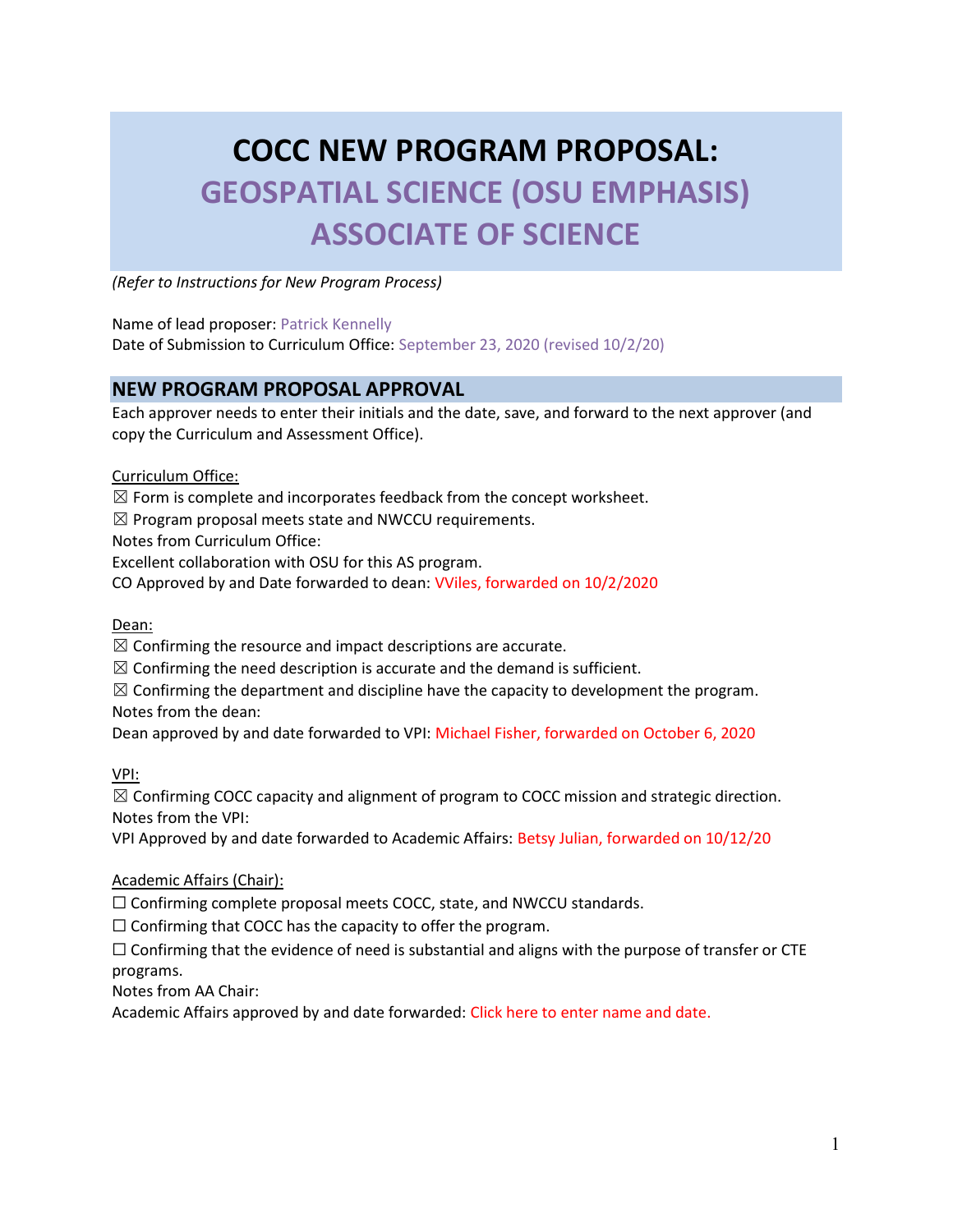## PROGRAM OVERVIEW

1. List the program title, award (1.), and outcomes (3.D.1.)). Geospatial Science (OSU emphasis) Associate of Science General Education Outcomes

Arts & Letters

- 1. Interpret and engage in the Arts & Letters, making use of the creative process to enrich the quality of life; and
- 2. Critically analyze values and ethics within a range of human experience and expression to engage more fully in local and global issues.
- Cultural Literacy
	- 1. Identify and analyze complex practices, values, and beliefs and the culturally and historically defined meanings of difference.

**Health** 

1. Explain the relationship between human behavior and health.

**Mathematics** 

- 1. Use appropriate mathematics to solve problems; and
- 2. Recognize which mathematical concepts are applicable to a scenario, apply appropriate mathematics and technology in its analysis, and then accurately interpret, validate, and communicate the results.

Science or Computer Science

- 1. Gather, comprehend, and communicate scientific and technical information in order to explore ideas, models and solutions and generate further questions;
- 2. Apply scientific and technical modes of inquiry, individually, and collaboratively, to critically evaluate existing or alternative explanations, solve problems, and make evidence-based decisions in an ethical manner; and
- 3. Assess the strengths and weaknesses of scientific studies and critically examine the influence of scientific and technical knowledge on human society and the environment.

Social Science

- 1. Apply analytical skills to social phenomena in order to understand human behavior; and
- 2. Apply knowledge and experience to foster personal growth and better appreciate the diverse social world in which we live.

Speech/Oral Communication

- 1. Engage in ethical communication processes that accomplish goals;
- 2. Respond to the needs of diverse audiences and contexts; and
- 3. Build and manage relationships.

Writing and Information Literacy

- 1. Read actively, think critically, and write purposefully and capably for academic and, in some cases, professional audiences;
- 2. Recognize and articulate the need for information, and then locate, evaluate, and ethically utilize that information to communicate effectively; and
- 3. Demonstrate appropriate reasoning in response to complex issues.

2. Identify the type of new program (2.)

a. If this is "not a significant departure" (2.B.), "replacement of a current program" (2.C.), or "substantial revision" (2.D.) then identify appropriate programs.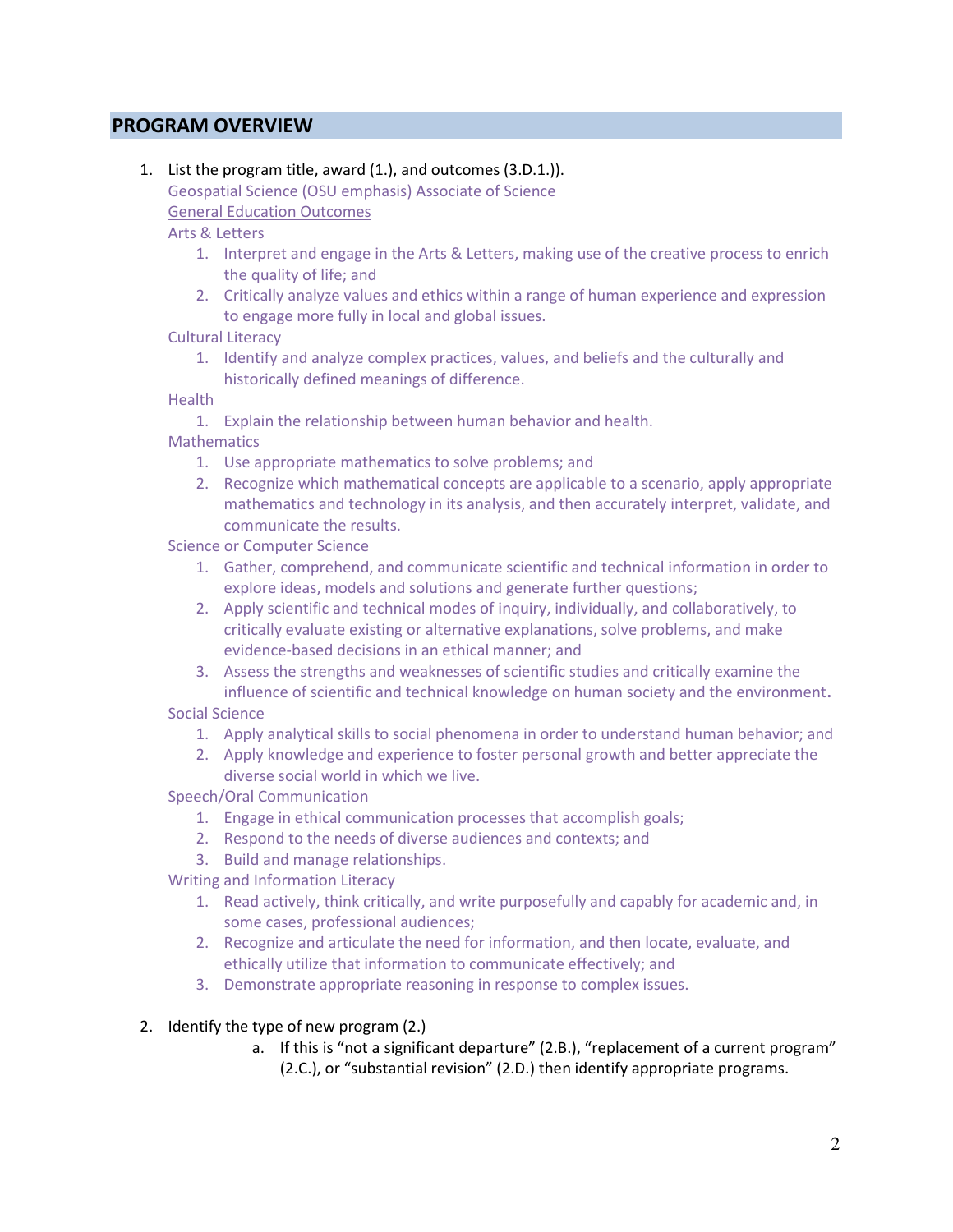This is a new program that is not a significant departure from the previously approved GIS AAS degree program.

## EVIDENCE OF NEED

#### Evidence of Need Detail

1. Identify the purpose of the program (3.D.1.).

The COCC AS degree would be especially beneficial to COCC GIS graduates who work full-time in the geospatial technology industry, allowing them to complete a Bachelor's degree.

2. List either job titles for a CTE program or transfer universities if you propose a transfer program. (3.D.1.)

The primary target is the OSU BS in Geography and Geospatial Science. Other majors/universities that offer similar majors is the BS in Geomatics at Oregon Institute of Technology, and the BS in Spatial Data Science and Technology at the University of Oregon.

- a. For CTE programs, attach occupational profiles\* to your submission.
- 3. Who is your target population?\* (3.A.1.)

Note: please include whether your program is primarily providing a completion point for existing students or if it is primarily intended to attract new students. If your program is intended to bring in new students, you will need to address the capacity of the discipline to support new students below.

We would offer this as primarily online and hybrid courses to prepare students to complete their BS in an online program if they were so inclined. We could coordinate these efforts with OSU or other programs to address issues or concerns they have with the level of preparation of students to learn effectively in the online environment.

#### Evidence of Need Summary\* (2.a.iii. or 2.b.)

Evidence for the need for this program include:

1) GIS continues to grow as an industry. The Department of Labor's O\*NET OnLine site describes the positions of Geospatial Information Scientists and Technologists (15-1199.04) and Remote Sensing Scientists and Technologists (19-2099.01), and expects these employment sectors to grow between 5-9% by 2026 (https://www.onetonline.org/find/quick?s=geospatial).

2) While current COCC GIS programs prepare students to enter the workforce, the vast majority of GIS jobs are staffed by workers with Bachelor's degrees or higher. URISA's 2017 GIS Salary Survey indicates that most respondents (90.9% of the 3,060 responders) hold a bachelor's or higher, and a majority (68.8%) indicate the minimum level of education required for their position is a Bachelor's degree.

(https://www.urisa.org/clientuploads/directory/Documents/Books%20and%20Quick%20Study/ URISA2017\_GISSalary%20SurveyExecSummary.pdf ).

3)Current COCC GIS CTE degrees were not designed to optimize transfer to bachelor's programs. The new AS degree, by combining courses from GIS, Geography, and other disciplines will be designed to help students complete a bachelor's program more efficiently.

4)In conversations with current students of the GIS AAS and CC programs, they express an interest in eventually pursuing a higher degree in addition to joining the workforce. During conversations with COCC GIS graduates having earned or currently working on more advanced degrees in GIS while employed, those graduates acknowledge the merits of the proposed program.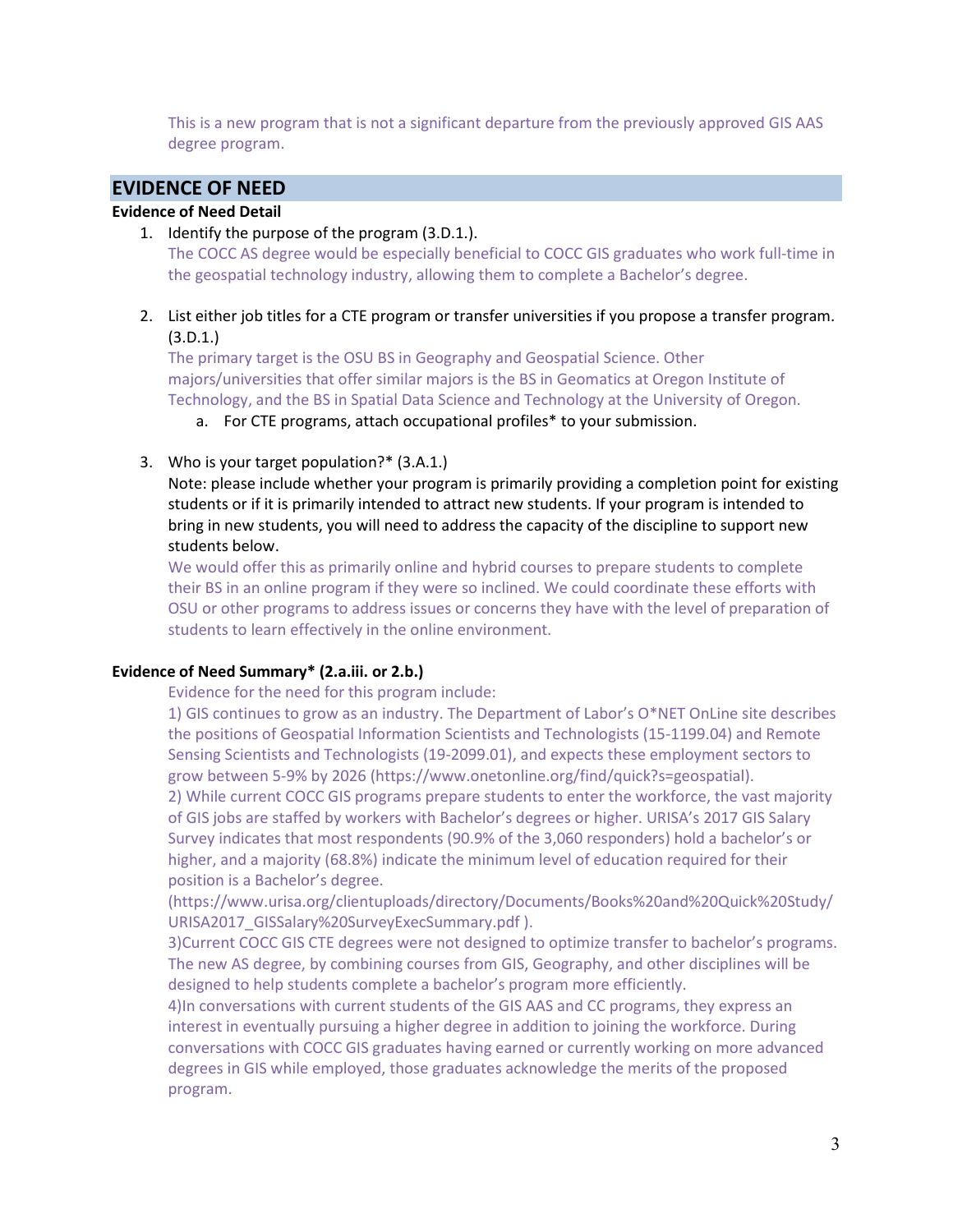## **COLLABORATION**

## Collaboration Detail

1. If transfer program, list regional stakeholders who have participated in this program development and attach letters of support.

Potential List of Regional Stakeholders: Oregon State University Oregon Institute of Technology University of Oregon Portland State University COCC GIS Advisory Committee

#### If CTE program, include Advisory Board Support

- a. All CTE programs must have an advisory board
	- i. If the discipline has a current advisory board, please attach a letter of from the committee highlighting needs for the program and affirming support.
- ii. If the discipline does not have a current advisory board, identify regional stakeholders (and potential future advisor board members) who have participated in this program development.

#### Collaboration Summary \* (3.B.1.)

This program is intended to be aligned with OSU's major in BS in Geography and Geospatial Science, so Oregon State University is a primary stakeholder. Although this is a transfer program, the COCC GIS Advisory Committee will be a useful sounding board for maintaining and improving the program in the future. Other stakeholders may include: Oregon Institute of Technology, University of Oregon, and Portland State University.

## ALIGNMENT

#### Alignment Detail

- 1. Strategic Alignment
	- a. Identify the alignment of this program to COCC's mission.

This program aligns with the COCC mission by helping Central Oregon students to complete their academic goals by offering a STEM-discipline Associates of Science program at COCC and preparing students to pursue a related bachelor's program at Oregon State University.

b. Identify the alignment of this program to any other College initiatives (Strategic Plan, Academic Master Plan, etc.)

This program aligns with COCC strategic planning goals of student success by offering a hybrid program designed to facilitate increased student persistence in support of achieving educational goals, while preparing students for a fully online bachelor's experience at Oregon State University.

c. Identify any other alignments (such as HECC/CCWD priorities, state or national workforce investment initiatives, Pre-K-12 projects.)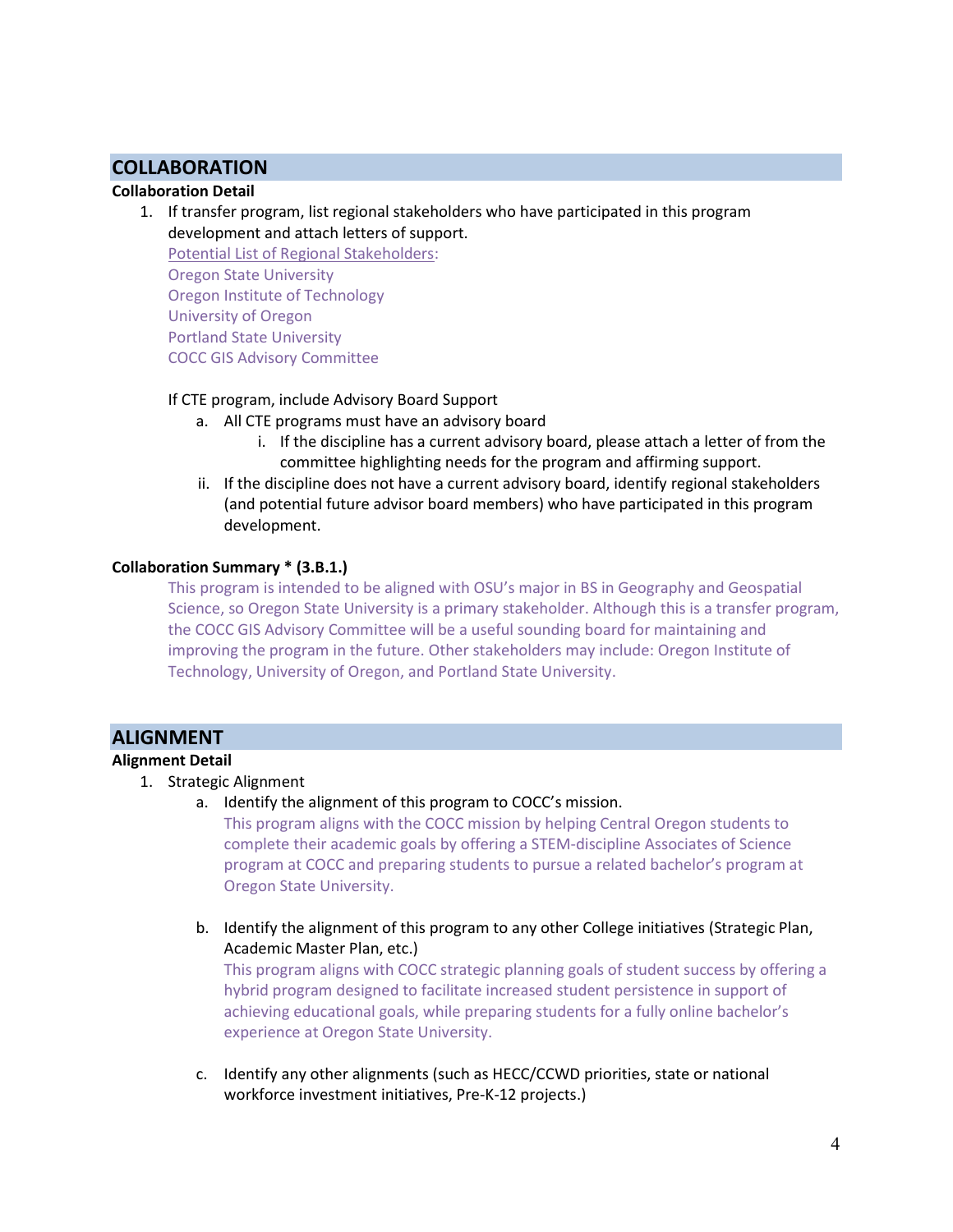This program will align with the Geospatial Technology Competency Model, a framework developed through collaboration of the Employment and Training Association (ETA), the GeoTech Center, and industry experts. https://www.careeronestop.org/competencymodel/competency-models/geospatialtechnology.aspx

- 2. Specialized Accreditation
	- a. Is there an accreditation association that aligns with this program? If yes,
		- i. Identify the agency/agencies There is currently no specialized board of accreditation for GIS or geospatial science, or other associated disciplines.
		- ii. If you are already accredited, will you include this program under current specialized accreditation?
		- iii. Will you pursue initial accreditation with an agency?
			- 1. If no, why not?
			- 2. If yes, what is the projected cost (budget and time) to participate in the accreditation process?

#### Alignment Summary\* (3.C.)

This proposal aligns with COCC's mission of promoting student success by providing quality, accessible educational opportunities as well as with COCC's strategic planning goal associated with student success. While there is no accrediting body appropriate for this program, it is designed to align with the Geospatial Technology Competency Model, a framework developed through collaboration of the Employment and Training Association (ETA), the GeoTech Center, and industry experts.

#### **DESIGN**

#### Design Detail

- 1. If you are proposing a CTE program,
	- a. List the student learning outcomes (3.D.1.).
	- b. Provide the program assessment plan and schedule. For each program outcome, identify the course that represents the highest level of achievement of the outcome, the measurement that will be used to collect student evidence of achievement, and the term/year each outcome assessment will be reported.
- 2. Course requirements (subject, course number, title, credits presented in a sample plan format followed by program credit total; identify any new courses in yellow highlight.) (3.D.2.) From CourseLeaf:

| <b>Sample Plan</b> |                                        |                |
|--------------------|----------------------------------------|----------------|
| <b>First Year</b>  |                                        |                |
| <b>FALL</b>        |                                        | <b>CREDITS</b> |
| GEOG 101           | New course GEOG 101 Science of Mapping |                |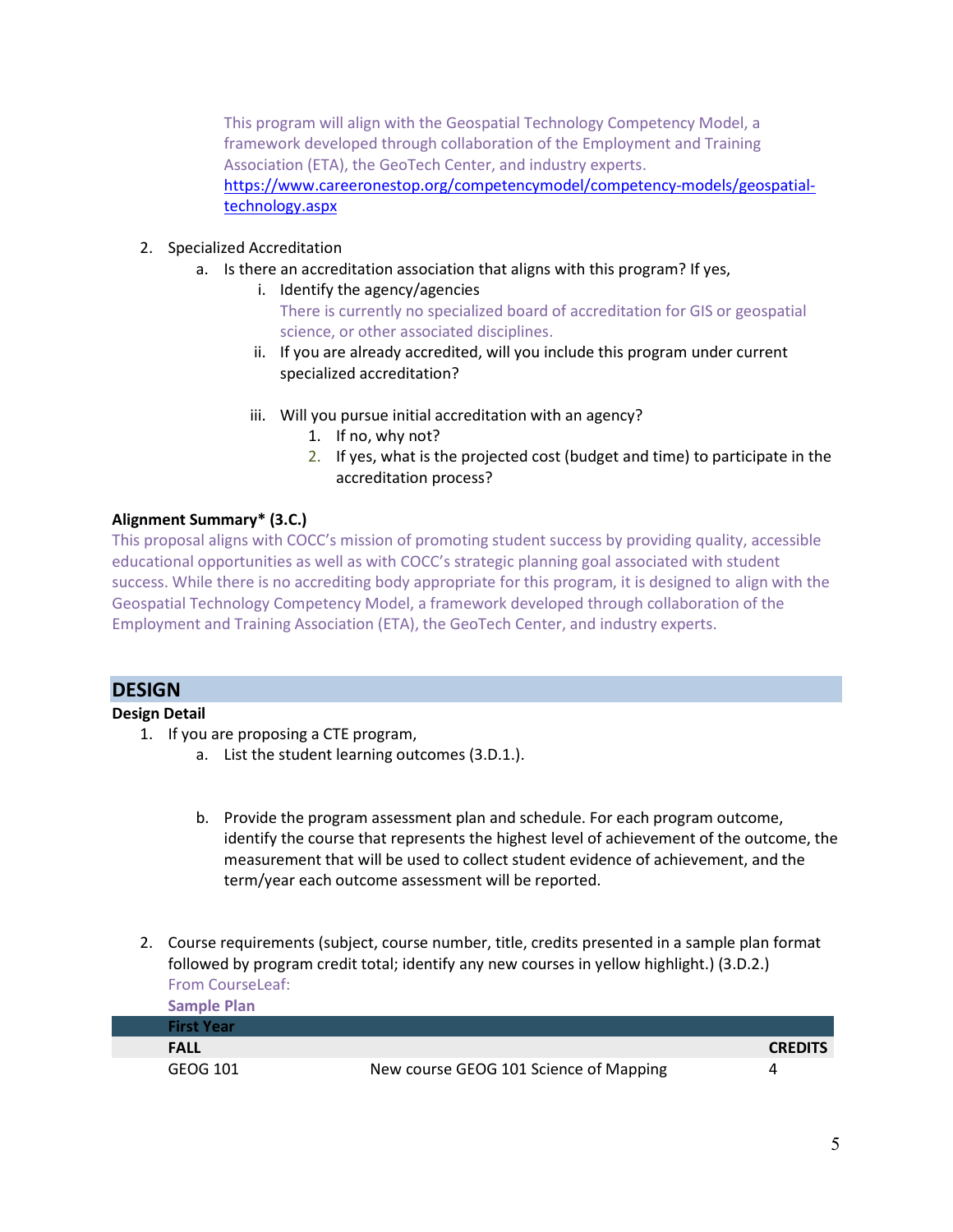| <b>GEOG 201</b><br>or GEOG 202 | World Regional Geography I<br>World Regional Geography II | 4       |
|--------------------------------|-----------------------------------------------------------|---------|
| <b>MTH 111</b>                 | College Algebra                                           | 4       |
| Writing I                      | From list of WR I courses                                 | 4       |
|                                | <b>Credits</b>                                            | 16      |
| <b>WINTER</b>                  |                                                           |         |
| <b>GEOG 107</b>                | <b>Cultural Geography</b>                                 | 4       |
| <b>MTH 112</b>                 | Trigonometry                                              | 4       |
| WR II                          | From list of WR II courses                                | 4       |
| Elective                       |                                                           | 3       |
|                                | <b>Credits</b>                                            | 15      |
| <b>SPRING</b>                  |                                                           |         |
| <b>GEOG 265</b>                | <b>Geographic Information Systems</b>                     | 4       |
| <b>GEOG 278</b>                | Physical Geography-Landforms and Water                    | 4       |
| or GEOG 279                    | Physical Geography-Weather and Climate                    |         |
| or G 202                       | Geology II                                                |         |
| Elective                       |                                                           | 3       |
| Elective                       |                                                           | 4       |
|                                | <b>Credits</b>                                            | 15      |
| <b>Second Year</b>             |                                                           |         |
| <b>FALL</b>                    |                                                           |         |
| <b>Biological Science</b>      | From list of Biological Science courses                   | $4 - 5$ |
| Elective                       |                                                           | 3       |
| Elective                       |                                                           | 3       |
| Elective                       |                                                           | 4       |
|                                | <b>Credits</b>                                            | 14-15   |
| <b>WINTER</b>                  |                                                           |         |
| <b>GEOG 211</b>                | <b>Computer Cartography</b>                               | 4       |
| Fitness                        | From list of <b>Fitness courses</b>                       | 3       |
| Elective                       |                                                           | 3       |
| Elective                       |                                                           | 3       |
| Elective                       |                                                           | 3       |
|                                | <b>Credits</b>                                            | 16      |
| <b>SPRING</b>                  |                                                           |         |
|                                |                                                           |         |
| <b>GEOG 286</b>                | <b>Remote Sensing</b>                                     | 5       |
| Elective                       |                                                           | 3       |
| Elective                       |                                                           | 3       |
| Elective                       |                                                           | 3       |
|                                | <b>Credits</b>                                            | 14      |
|                                |                                                           |         |

## 3. Primary delivery method\* (3.D.3.)

We will offer this as primarily hybrid courses to prepare students to complete their BS in an online program if they were so inclined. We could coordinate these efforts with OSU or other programs to address issues or concerns they have with the level of preparation of students to learn effectively in the online environment.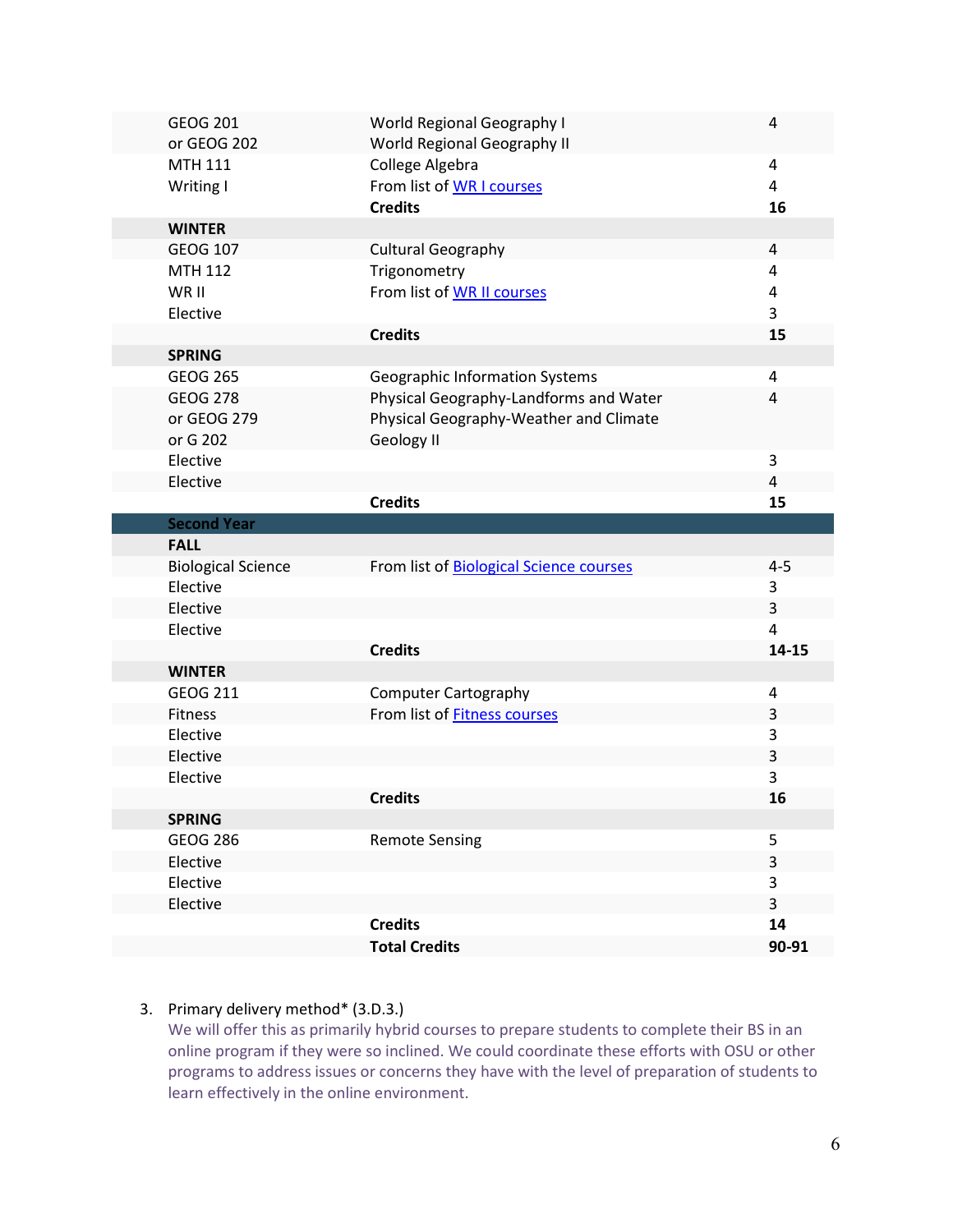#### 4. Entrance and enrollment options (3.D.4. and 3.D.5.)

This program will have recommended preparation into first term. It will also offer rolling entry, where students can begin any term except summer. Students will have both part-time and fulltime attendance options available.

## Design Summary\* (3.D.)

This proposal is for an AS degree designed to transfer to OSU. It can be completed over two years in six terms. Courses will be delivered largely in a hybrid format. This program will have recommended preparation and rolling entrance.

## **CAPACITY**

## Capacity Detail (3.E.)

- 1. Target audience
	- a. Primarily new or existing students (from Evidence of Need, 3. Above)? The target audience is new students.
- 2. Enrollment projection
	- b. Projected enrollment in first 1-3 years
		- First year: 3
		- Second year: 5

Projected enrollment of mature program\* (identified as a number, not a range): 10

#### 3. Impact on faculty resource.

- a. Identify program director, if applicable.
- b. Identify new or reallocated section assignments. The one new course proposed in this program, GEOG 101 – The Science of Mapping, will require additional sections. Other courses will be taught in existing sections.

#### 4. Impact to load

- c. Identify one-time load impacts associated with implementation Additional load for initially one course per year will be associated with this program. The capacity in other courses should be able to accommodate the additional AS students without an increase in load.
- d. Identify on-going load impacts (program director, reassignment, etc.)

#### 5. Impact to facilities, technology, and/or equipment

Current GIS program facilities technology and equipment will be adequate to fill any increased capacity.

#### 6. Impact to discipline/department and administrative assistant

This new program will have some impact on the GIS Program Director, but minimal impact on the Department and its Administrative Assistant.

- 7. Budget (\*certain types of changes must submit a formal budget to NWCCU)
	- e. Expenses
		- i. Use the table below to identify 1) all current resource and budget requirements that will be redirected to this program (R in the table below) and 2) all new resource and budget expenses needed for this program (N in the table below.) If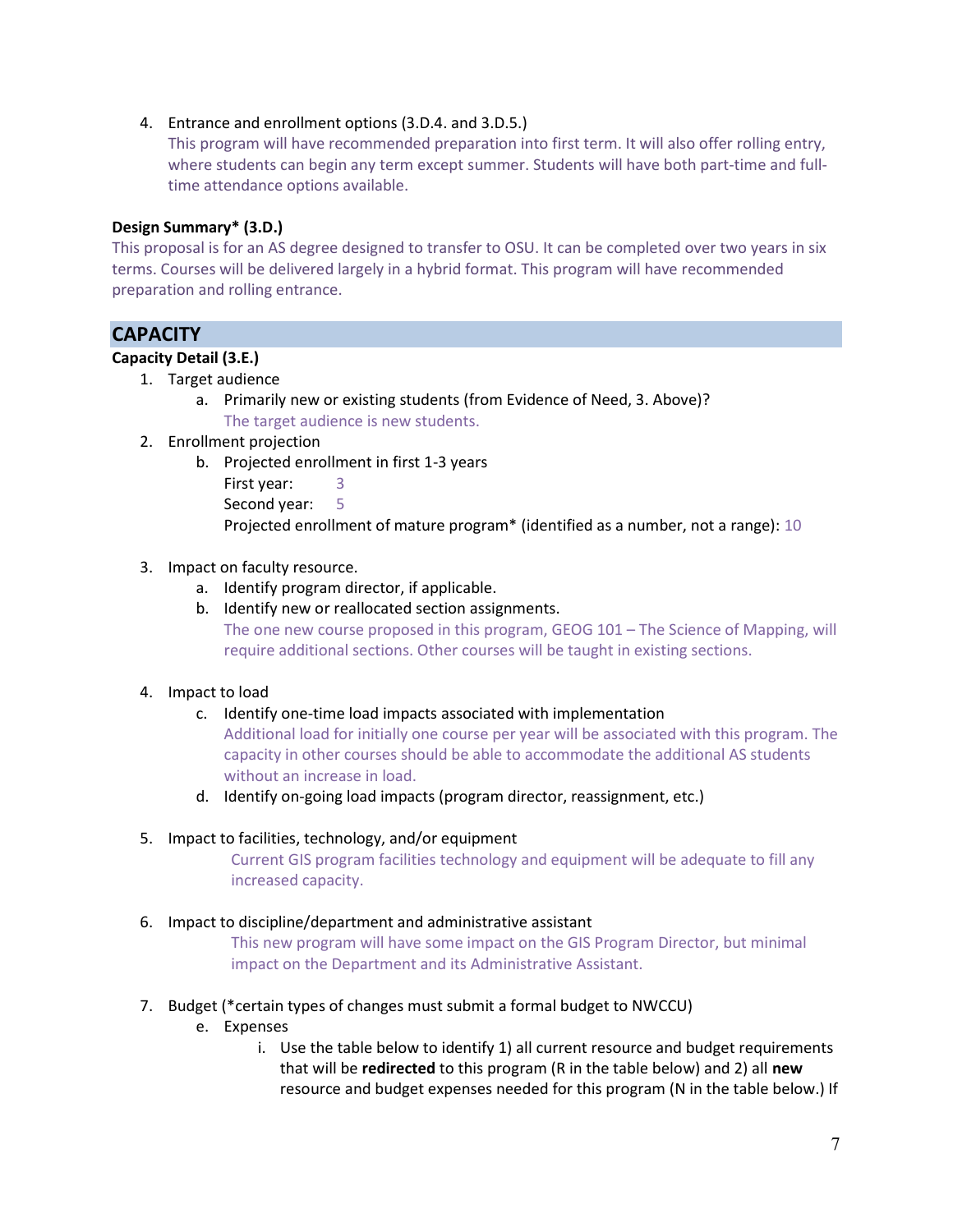|                                    | \$ needed Year 1 |                  | \$ needed<br>Year <sub>2</sub> |         | \$ needed Year 3 |         |
|------------------------------------|------------------|------------------|--------------------------------|---------|------------------|---------|
|                                    | R                | N                | R                              | N       | R                | N       |
| Personnel                          |                  | \$3,000          |                                | \$3,000 |                  | \$6,000 |
| Equipment                          | $\Omega$         | $\left( \right)$ | 0                              | O       | 0                |         |
| Technology-Hardware                | O                | $\Omega$         | 0                              | Ω       | U                |         |
| Technology- Software               | 0                |                  | 0                              | Ω       | 0                |         |
| Materials/Supplies                 | 0                |                  | 0                              | O       | 0                |         |
| Curriculum or Online Development   |                  | \$1,200          |                                |         |                  |         |
| <b>Other Capital Expenditures</b>  |                  |                  | 0                              | Ω       | U                |         |
| External accreditation for program | O                | O                | 0                              | Ω       | U                |         |
| <b>TOTALS</b>                      |                  |                  |                                |         |                  |         |

an expense is ongoing, reflect it in each year so you are displaying the cumulative expense.

#### 8. Revenue

- i. Identify any new course or program fees proposed in conjunction with this program.
- ii. Identify any other resources (grants, outside funding) that the College will be able to dedicate to expenses related to this program

Personnel costs result from additional load for one course and may be covered within existing budget, or may need additional funding to cover the cost approximated at \$3,000 per year. Funding for online development is provided by COCC per Faculty Collective Bargaining Agreement and is approximated here at \$1,200.

- 9. Program cost and scholarships
	- a. Identify any special aid, scholarship, or resources available to students\*

| Area or department                         | <b>Identify impact</b>                           |
|--------------------------------------------|--------------------------------------------------|
| Policy impacts (new or changes to policies | <b>None</b>                                      |
| required as a result of this program)      |                                                  |
| <b>Admissions and Records</b>              | New program awareness and promotion to           |
|                                            | prospective students.                            |
| Advising                                   | New program awareness and promotion to           |
|                                            | prospective students. Understanding how this     |
|                                            | differs from the existing AAS in GIS and AAOT in |
|                                            | Geography programs.                              |
| <b>Bookstore</b>                           | One additional book order for newly proposed     |
|                                            | course                                           |
| <b>Campus Services</b>                     | <b>None</b>                                      |
| <b>College Now</b>                         | <b>None</b>                                      |
| Marketing and Public Relations             | Promote new program.                             |
| <b>Financial Aid</b>                       | <b>None</b>                                      |

#### 10. Other impacts: Identify impacts to the following areas: